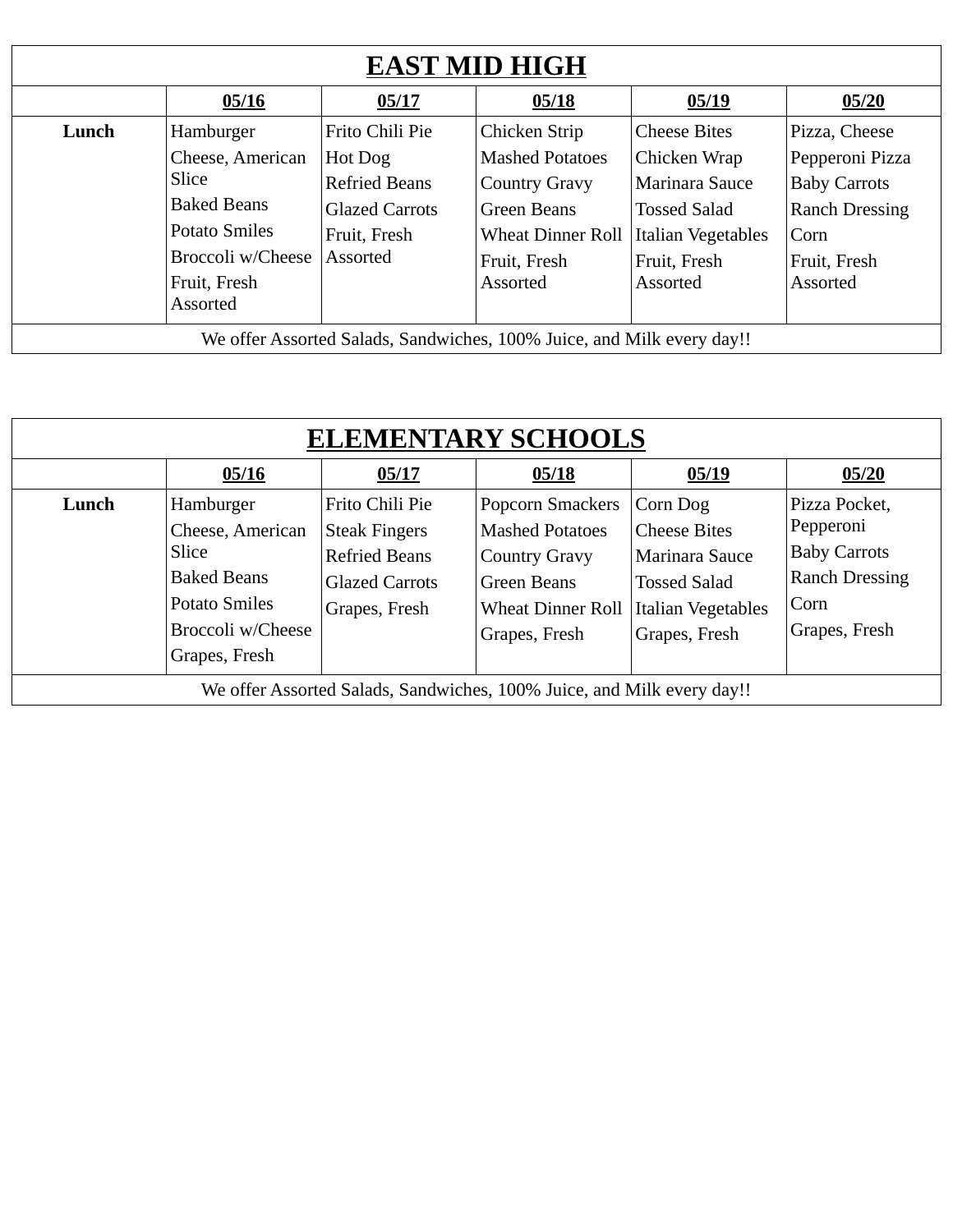| PONCA CITY HIGH SCHOOL |                                                                                                                                                                                                                                                                                                                       |                                                                                                                                                                                                                                                                                                                       |                                                                                                                                                                                                                                                                                                                                                                   |                                                                                                                                                                                                                                                                        |                                                                                                                                                                                                                                                                                                                                                           |  |
|------------------------|-----------------------------------------------------------------------------------------------------------------------------------------------------------------------------------------------------------------------------------------------------------------------------------------------------------------------|-----------------------------------------------------------------------------------------------------------------------------------------------------------------------------------------------------------------------------------------------------------------------------------------------------------------------|-------------------------------------------------------------------------------------------------------------------------------------------------------------------------------------------------------------------------------------------------------------------------------------------------------------------------------------------------------------------|------------------------------------------------------------------------------------------------------------------------------------------------------------------------------------------------------------------------------------------------------------------------|-----------------------------------------------------------------------------------------------------------------------------------------------------------------------------------------------------------------------------------------------------------------------------------------------------------------------------------------------------------|--|
|                        | 05/16                                                                                                                                                                                                                                                                                                                 | 05/17                                                                                                                                                                                                                                                                                                                 | 05/18                                                                                                                                                                                                                                                                                                                                                             | 05/19                                                                                                                                                                                                                                                                  | 05/20                                                                                                                                                                                                                                                                                                                                                     |  |
| <b>Retro</b>           | Cheese Enchilada<br><b>Tossed Salad</b><br><b>Glazed Carrots</b><br>Fresh Fruit                                                                                                                                                                                                                                       | Hamburger<br>Cheese, Slice,<br>American<br><b>French Fries</b><br><b>Tossed Salad</b><br><b>Baked Beans</b><br>Fresh Fruit                                                                                                                                                                                            | Chicken Strip<br>Panko<br>Dinner Roll<br><b>Mashed Potatoes</b><br><b>Seasoned Green</b><br><b>Beans</b><br>Fresh Fruit                                                                                                                                                                                                                                           | <b>Chicken Patty</b><br>Sandwich<br><b>Tossed Salad</b><br>Broccoli w/Cheese<br><b>Sweet Potato Fries</b><br>Fresh Fruit                                                                                                                                               | Pizza, Assorted<br><b>Tossed Salad</b><br><b>Grape Tomatoes</b><br>California Blend<br>Veggies<br>Fresh Fruit                                                                                                                                                                                                                                             |  |
| <b>CHIX</b>            | Chicken Chunk<br>Dinner Roll<br><b>French Fries</b><br>Fruit, Fresh<br><b>Assorted</b>                                                                                                                                                                                                                                | Popcorn Smackers<br>Calzone<br><b>French Fries</b><br>Dinner Roll<br>Fruit, Fresh<br><b>Assorted</b>                                                                                                                                                                                                                  | <b>Chicken Strips</b><br><b>Mashed Potatoes</b><br><b>Green Beans</b><br>Dinner Roll<br>Fruit, Fresh<br>Assorted                                                                                                                                                                                                                                                  | Chicken Buffalo<br>Chunk<br><b>French Fries</b><br>Dinner Roll<br>Fruit, Fresh<br>Assorted                                                                                                                                                                             | Chicken Chunk<br>Dinner Roll<br>Fruit, Fresh<br>Assorted                                                                                                                                                                                                                                                                                                  |  |
| My Way                 | <b>Mexican Kiosk</b><br><b>Taco Meat</b><br>Tortilla, Whole<br>Grain, Frozen<br><b>Mexi Rice</b><br>Mexi Beans<br>Salsa, Fresh Pico<br>de Gallo<br>Cheese,<br>Shredcheddar<br>Lettuce, Shredded<br>Tortilla, Fried<br>Bowl<br>Italian/Sub/Asian<br><u>Kiosk</u><br>Tangerine Chicken<br>Thai Chicken<br>Pasta Noodles | <b>Mexican Kiosk</b><br>Cheese Enchilada<br>Enchilada, Beef<br><b>Taco Bar</b><br>Mexi Beans<br><b>Mexi Rice</b><br>Italian/Sub/Asian<br><b>Kiosk</b><br>Combo Sub<br>Deli Sub<br>Sandwich, Combo<br>3" Sub Wg<br>Sandwich, Ham<br>Sub<br>Sandwich, Rb Sub<br>Sandwich, Spicy<br>Sub<br>Sandwich,<br>Submarine Hoggie | <b>Mexican Kiosk</b><br>Tortilla, Ww 12"<br>Mission 12579<br>Salsa, Fresh Pico<br>de Gallo<br>Lettuce, Shredded<br>Cheese,<br>Shredcheddar<br><b>Mexi Beans</b><br><b>Mexi Rice</b><br>Tortilla, Fried<br>Bowl<br><b>Taco Meat</b><br>Italian/Sub/Asian<br><b>Kiosk</b><br>Chicken Alfredo<br>with a Twist<br>Pasta Noodles<br>Twisted Mozz.<br><b>Breadstick</b> | <b>Mexican Kiosk</b><br><b>Taco Bar</b><br><b>Mexi Beans</b><br>Mexi Rice<br>Italian/Sub/Asian<br>Kiosk<br>Combo Sub<br>Deli Sub<br>Sandwich, Combo<br>3" Sub Wg<br>Sandwich, Ham<br>Sub<br>Sandwich Rb Sub<br>Sandwich, Spicy<br>Sub<br>Sandwich,<br>Submarine Hoggie | <b>Mexican Kiosk</b><br>Tortilla, Ww 12"<br>Mission 12579<br>Cheese,<br>Shredcheddar<br><b>Mexi Beans</b><br>Salsa, Fresh Pico<br>de Gallo<br>Lettuce, Shredded<br>Mexi Rice<br>Tortilla, Fried<br>Bowl<br>Taco Meat<br>. <b>.</b> .<br>Italian/Sub/Asian<br><u>Kiosk</u><br>Salad, Chicken<br>Caesar<br>Chicken Alfredo<br>with a Twist<br>Pasta Noodles |  |

MY WAY CAFE is a concept that allows STUDENTS to BUILD their OWN combinations!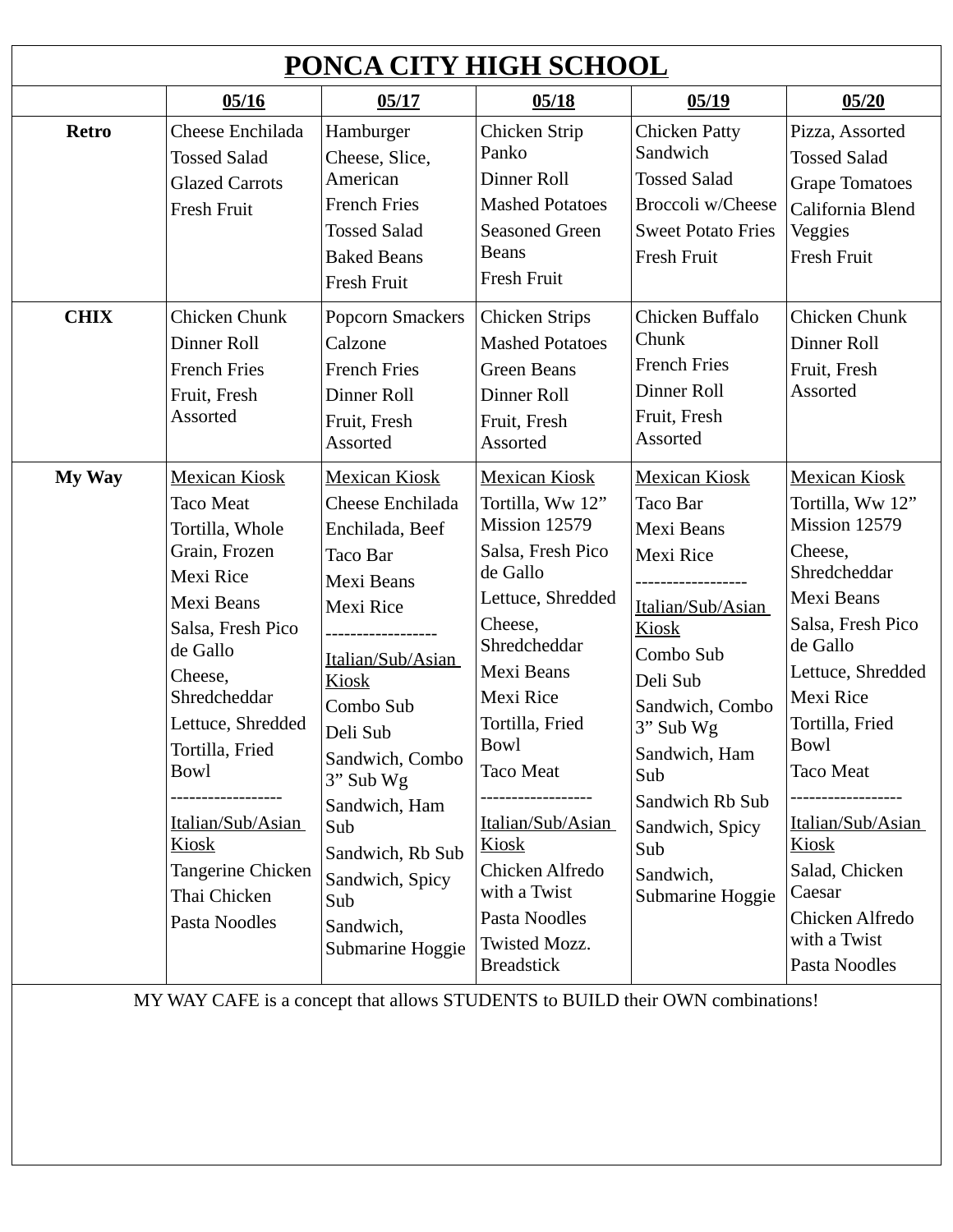| PONCA CITY HIGH SCHOOL (CONTINUED)                                                                                                                             |                                  |                                  |                                  |                                  |                                  |  |  |
|----------------------------------------------------------------------------------------------------------------------------------------------------------------|----------------------------------|----------------------------------|----------------------------------|----------------------------------|----------------------------------|--|--|
| On the Fly                                                                                                                                                     | Crispy Chicken<br>Salad          | Crispy Chicken<br>Salad          | Crispy Chicken<br>Salad          | Crispy Chicken<br>Salad          | Crispy Chicken<br>Salad          |  |  |
|                                                                                                                                                                | Salad, Grilled<br>Chicken Garden | Salad, Grilled<br>Chicken Garden | Salad, Grilled<br>Chicken Garden | Salad, Grilled<br>Chicken Garden | Salad, Grilled<br>Chicken Garden |  |  |
|                                                                                                                                                                | Salad, Ham<br>Garden             | Salad, Chicken<br>Caesar         | Salad, Ham<br>Garden             | Salad, Chicken<br>Caesar         | Salad, Ham<br>Garden             |  |  |
|                                                                                                                                                                | Salad, Southern<br><b>Berry</b>  |                                  | Salad, Southern<br><b>Berry</b>  |                                  | Salad, Southern<br><b>Berry</b>  |  |  |
|                                                                                                                                                                | Salad, Chicken<br>Caesar         |                                  | Salad, Chicken<br>Caesar         |                                  | Salad, Chicken<br>Caesar         |  |  |
| On the FLY is a Grab and Go line featuring FRESH menu items.<br>Other items including milk, fruit, vegetables, and grains will be offered as part of the meal. |                                  |                                  |                                  |                                  |                                  |  |  |
| Menus may change and are subject to availability.<br>We offer Assorted Salads, Sandwiches, 100% Juice, and Milk every day!!                                    |                                  |                                  |                                  |                                  |                                  |  |  |